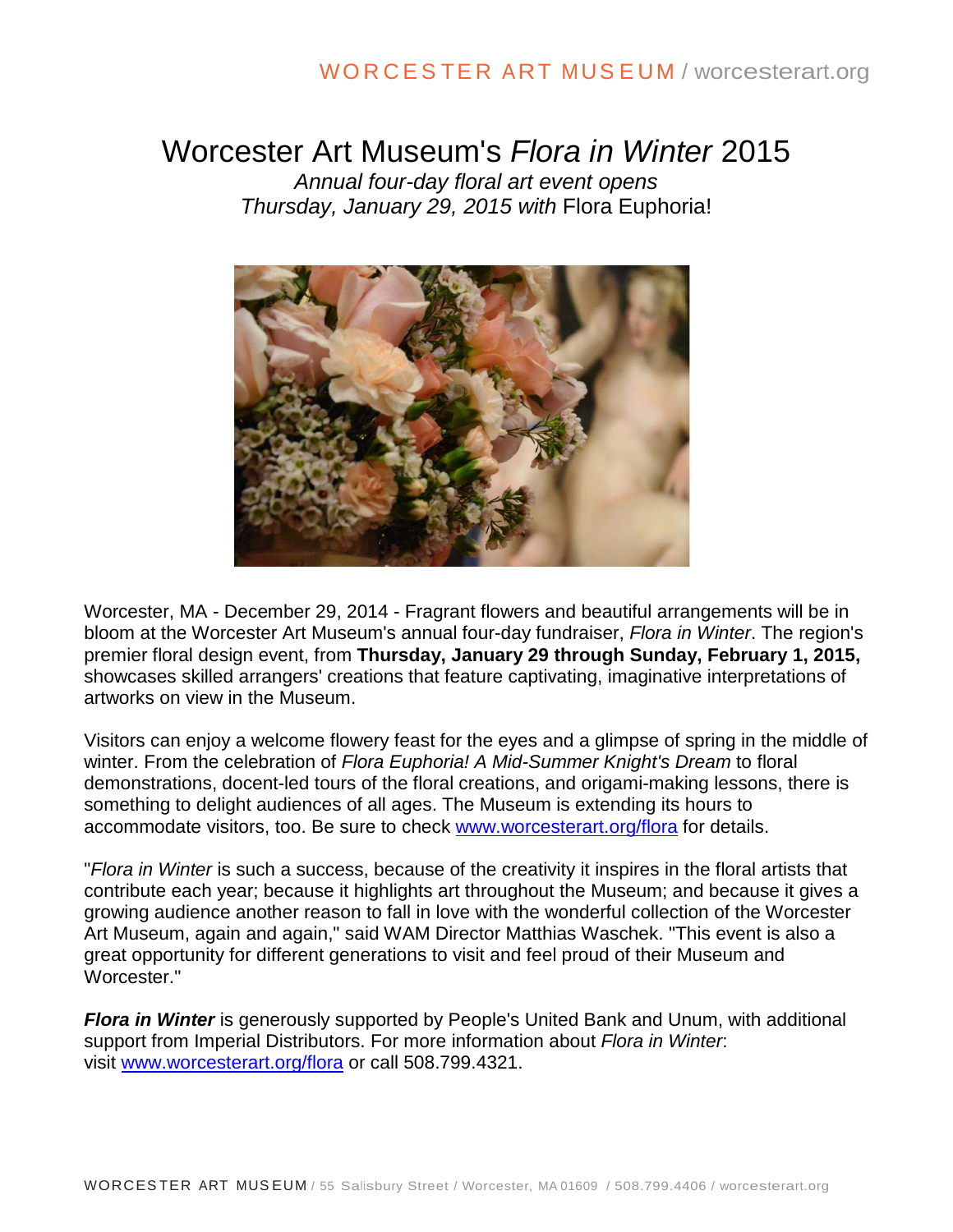*Flora Euphoria! A Mid-Summer Knight's Dream* kicks off *Flora in Winter* on **Thursday, January 29 from 5:30-8pm.** Celebrate knightly pleasures and Shakespearean delights among the beauty and fragrance of fresh flowers. *Flora Euphoria!* will transform the Museum into a space bursting with merriment and inspiration, music and charm. Enjoy period-costumed performers, hors d'oeuvres, and a cash bar. To purchase tickets for *Flora Euphoria! A Mid-Summer Knight's Dream,* visit [www.worcesterart.org/flora](http://www.worcesterart.org/flora) or call 508.793.4450.

Following is the complete list of *Flora in Winter* programs. Except where indicated, all events are free with Museum admission and reservations are not required.

**Interpretive Challenge Class Demonstration:** The **Judges Challenge:** Friday, January 30, 3-4:30pm. Watch four talented floral design judges create flower arrangements inspired by the Worcester Hunt floor mosaic. The contestants will not be told in advance what floral materials or container they'll be using and must complete their creation during the allotted time. The finished arrangements will be on view for the remainder of Flora and raffled on Sunday, February 1.

**The Wow Factor: Flower Ideas for your Next Party with Bill Taylor Designs:** Saturday, January 31, 10:30am-1pm and 1:30-4pm.

Bill Taylor, an international floral designer with more than 30 years of experience, creates and shows fun, creative and festive floral designs for your table and home -- perfect for your next party, holiday, or special event. Join a docent after the program and tour the galleries to learn interesting details about the art and arrangements at *Flora.* \$40 WAM Members; \$60 nonmembers (includes Museum admission) Reservations required, space is limited. Call 508- 793-4333 to register and for more information.

**Origami Flowers -- Activity for Kids of All Ages:** Sunday, February 1, 11:30am-12:30pm and 12:30-1:30pm.

Join WAM faculty member Harou Shiga for an interactive, drop-in, origami-making session - the art of paper folding -- in the Museum's library. Space is limited and is first-come, firstserved.

### **Flora Concert: Shrewsbury High School Women's and A Cappella Choir and The Master Singers to Go:** Sunday, February 1, 2pm.

Two extraordinary and entertaining musical groups fill the Renaissance Court with sweet musical sounds and selections.

### **Flora in Winter Hours:**

Museum & Shop Thursday, January 29: 11am-5pm; The Museum and Shop reopen from 5:30-8pm for *Flora Euphoria!* Friday, January 30: 11am-8pm Saturday, January 31: 10am-8pm Sunday, February 1: 11am-5pm